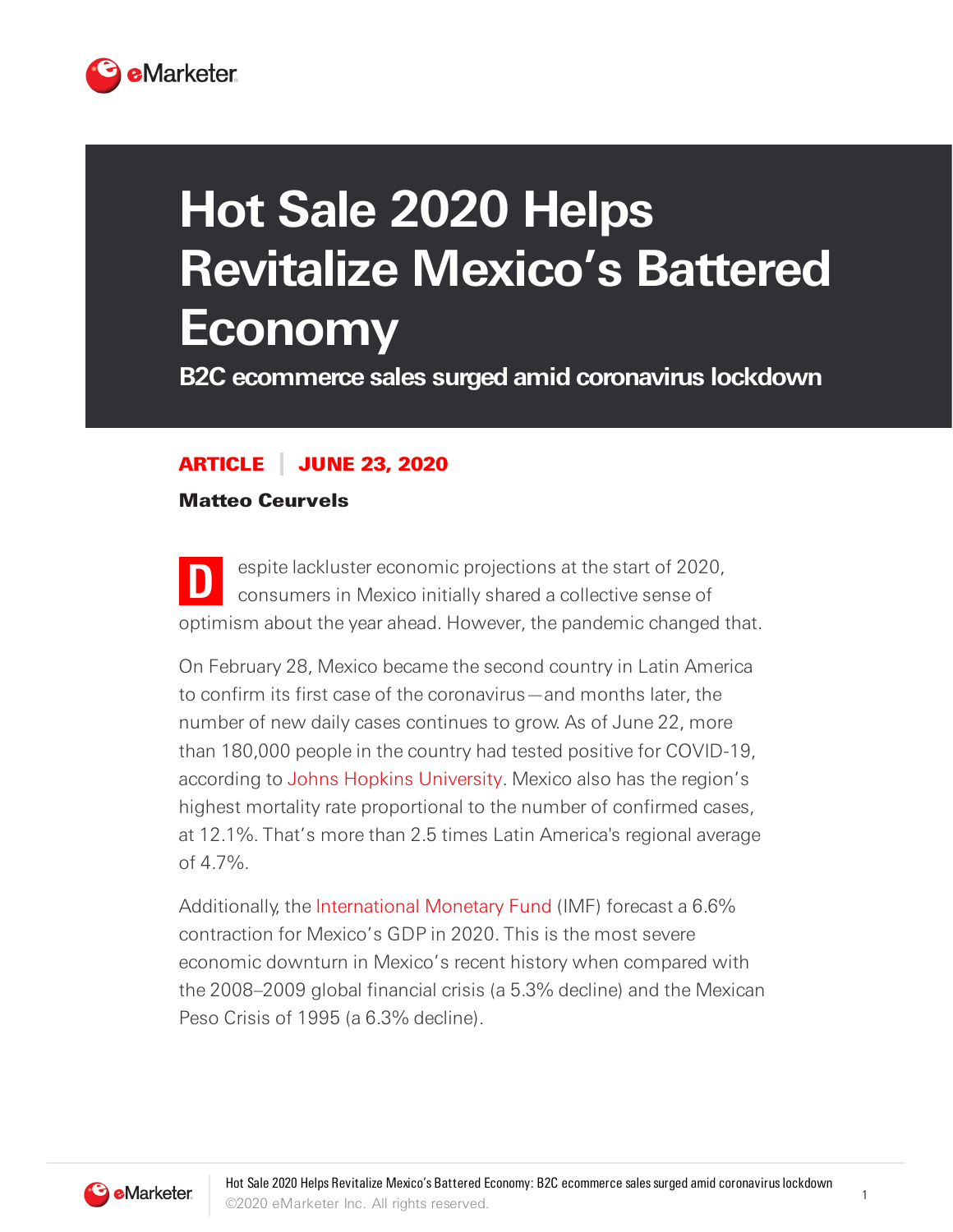



However, one online shopping holiday is helping to revitalize Mexico's battered economy.

Hot Sale, an online shopping holiday promoted by the Asociación Mexicana de Venta Online (AMVO), is driving [ecommerce](http://amvo.org.mx/) sales in Mexico through the use of discounts and promotions. Since its launch in 2014, Hot Sale has become one of the most important shopping days in the country, after Christmas and El Buen Fin (or "The Good Weekend")—an annual shopping event that occurs the weekend before Mexican Revolution Day, which is observed on the third Monday of November.



2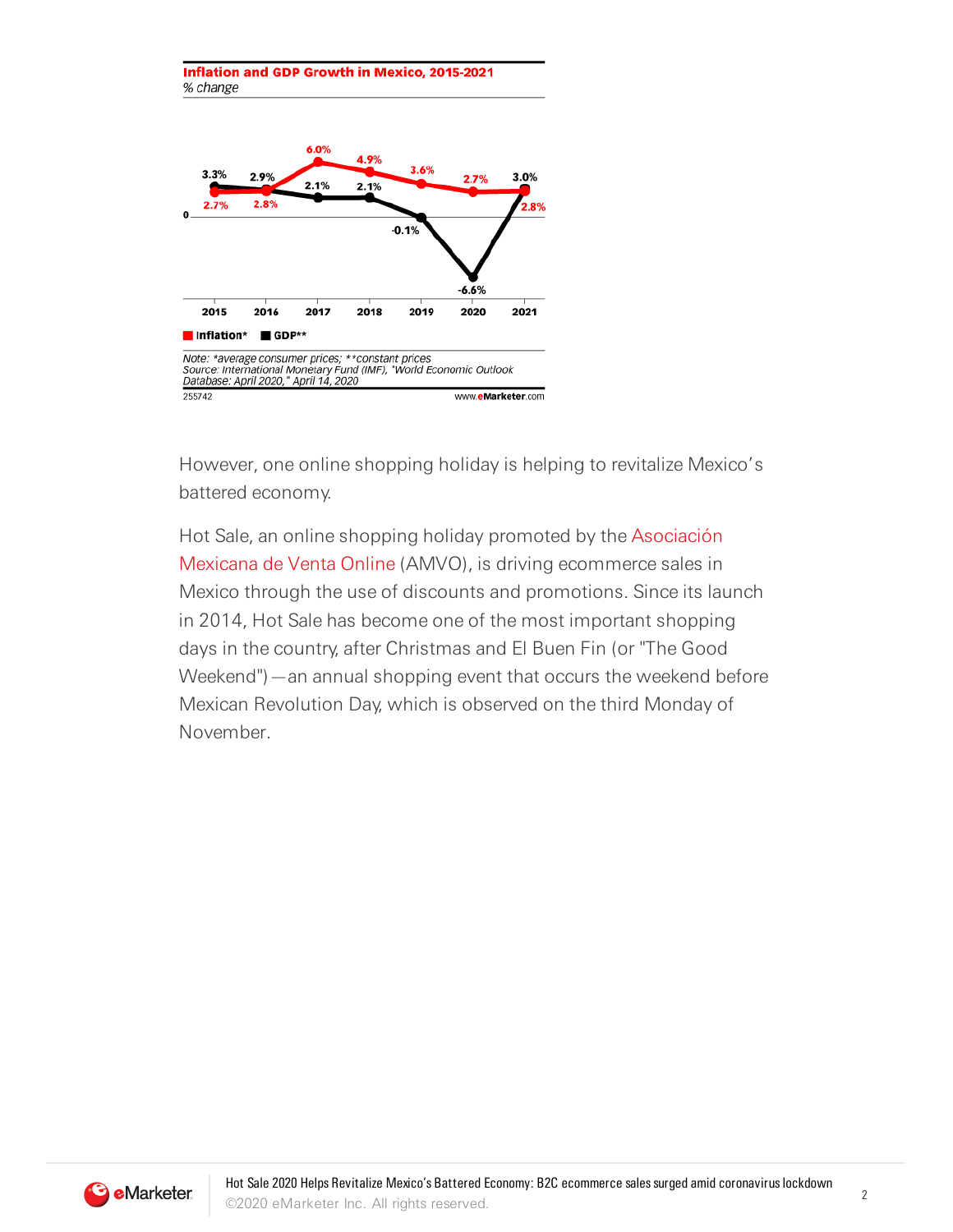

Despite the country's bleak economic outlook and rising number of new COVID-19 infections, AMVO managed to hold its most successful Hot Sale yet, taking place from May 22 to June 1. Business-toconsumer (B2C) ecommerce sales surged 81.9% year over year, from \$575.8 million (MXN11.08 billion) to \$1.05 billion (MXN20.16 billion), according to official figures released last week.



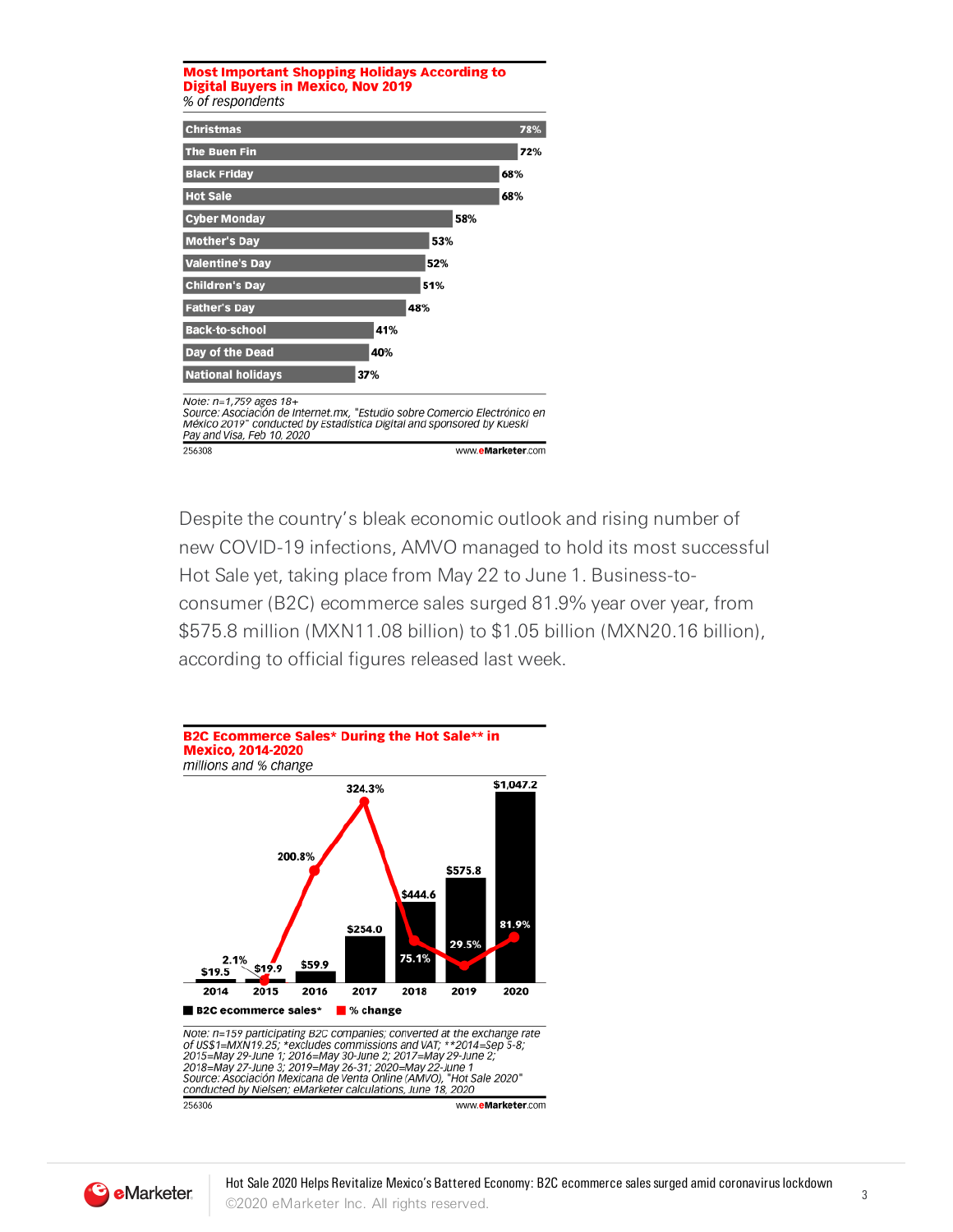"These historic results would be impossible without the vital support of those consumers who clicked to reactivate the country's economy, thereby also preserving the jobs of thousands of people who are part of Mexico's digital ecosystem," said Pierre Blaise, CEO of AMVO.

Ecommerce in Mexico has undergone significant double-digit growth in recent years, and the coronavirus has given rise to an even faster acceleration of ecommerce than previously expected. We now expect retail ecommerce sales to grow 20.9% by year-end, up from our previous estimate of 18.0%.

As consumer spending habits shift online in response to this "new normal," we forecast that 2.2 million consumers in Mexico will be firsttime digital buyers this year. That will equate to 22.6 million people, or roughly one-quarter of the population ages 14 and older who will make at least one online purchase.

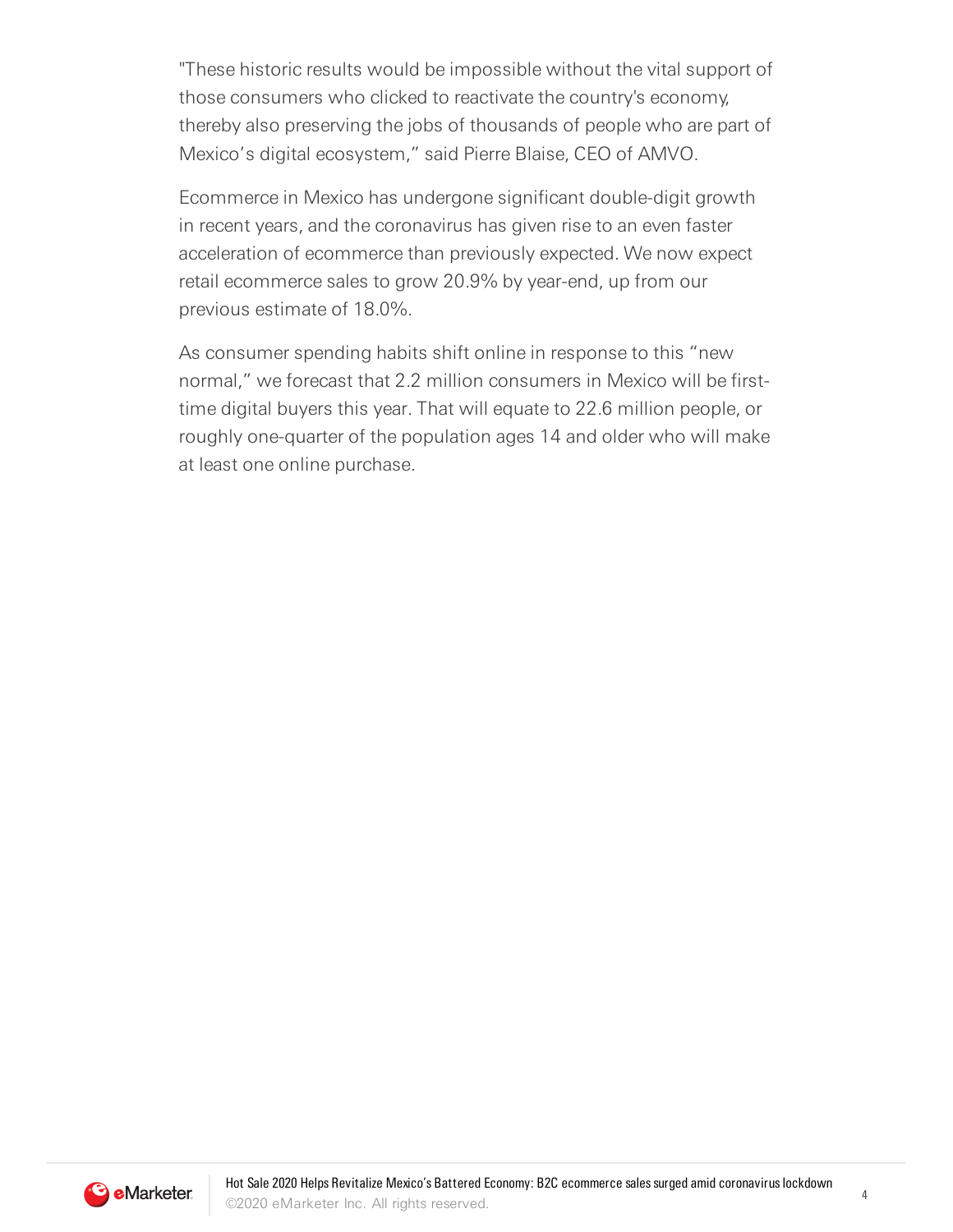

The implications of the pandemic are far-reaching and signal a watershed moment for ecommerce in Mexico. Retailers that did not value the importance of ecommerce are now finding it to be their only saving grace from financial ruin. Conversely, consumers who were once skeptical of making a digital purchase are now experiencing the inherent advantages of being able to buy something with the click of a button.

Even amid an uncertain future, one thing is certain: Consumers' broader embrace of ecommerce will be one of the most notable behavioral changes to remain in a post-COVID-19 world.

5